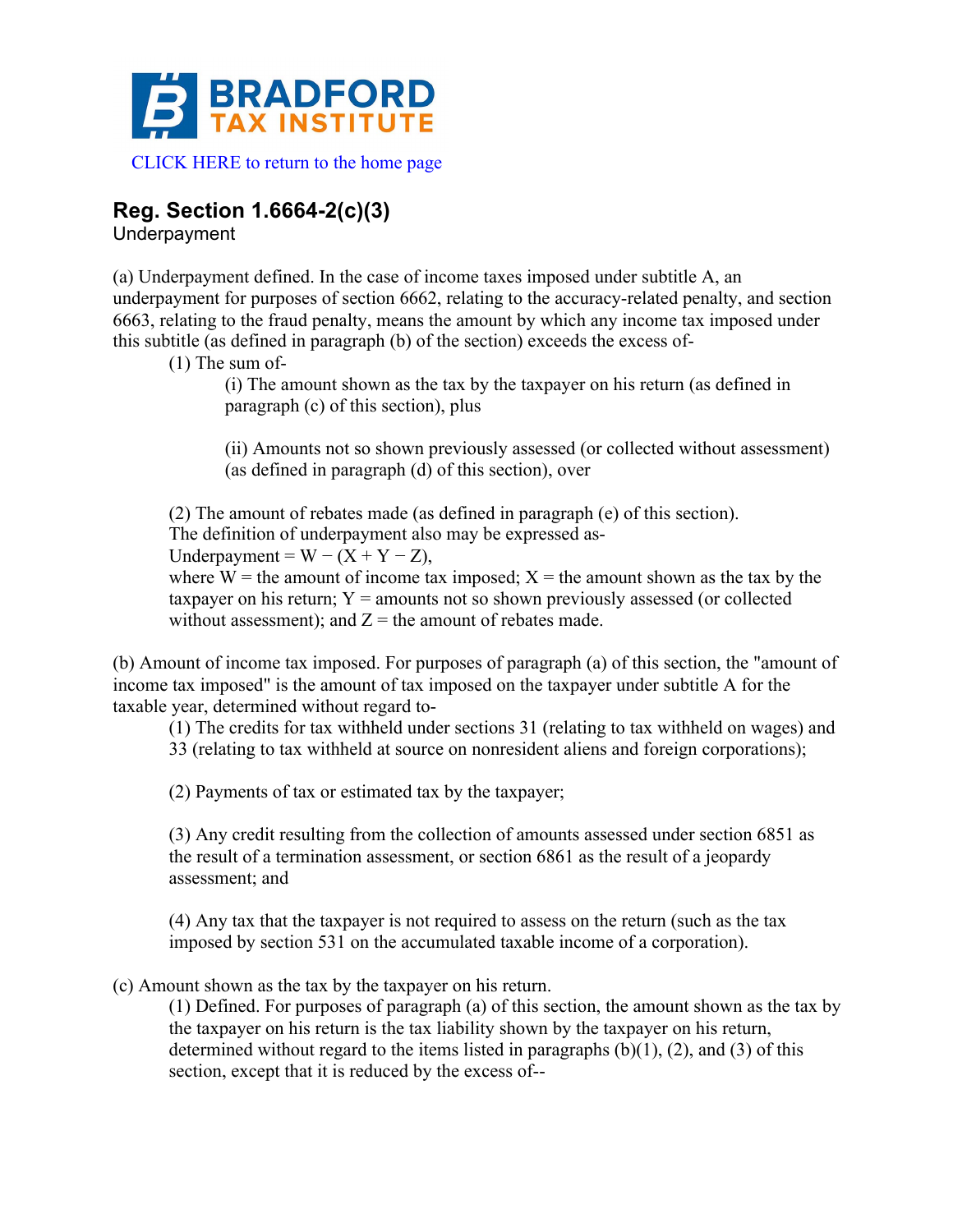(i) The amounts shown by the taxpayer on his return as credits for tax withheld under section 31 (relating to tax withheld on wages) and section 33 (relating to tax withheld at source on nonresident aliens and foreign corporations), as payments of estimated tax, or as any other payments made by the taxpayer with respect to a taxable year before filing the return for such taxable year, over

(ii) The amounts actually withheld, actually paid as estimated tax, or actually paid with respect to a taxable year before the return is filed for such taxable year.

(2) Effect of qualified amended return. The amount shown as the tax by the taxpayer on his return includes an amount shown as additional tax on a qualified amended return (as defined in paragraph  $(c)(3)$  of this section), except that such amount is not included if it relates to a fraudulent position on the original return.

## (3) Qualified amended return defined.

(i) General rule. A qualified amended return is an amended return, or a timely request for an administrative adjustment under section 6227, filed after the due date of the return for the taxable year (determined with regard to extensions of time to file) and before the earliest of--

(A) The date the taxpayer is first contacted by the Internal Revenue Service (IRS) concerning any examination (including a criminal investigation) with respect to the return;

(B) The date any person is first contacted by the IRS concerning an examination of that person under section 6700 (relating to the penalty for promoting abusive tax shelters) for an activity with respect to which the taxpayer claimed any tax benefit on the return directly or indirectly through the entity, plan or arrangement described in section  $6700(a)(1)(A);$ 

(C) In the case of a pass-through item (as defined in  $\S1.6662-4(f)(5)$ ), the date the pass-through entity (as defined in  $\S1.6662-4(f)(5)$ ) is first contacted by the IRS in connection with an examination of the return to which the pass-through item relates;

(D)

(1) The date on which the IRS serves a summons described in section 7609(f) relating to the tax liability of a person, group, or class that includes the taxpayer (or pass-through entity of which the taxpayer is a partner, shareholder, beneficiary, or holder of a residual interest in a REMIC) with respect to an activity for which the taxpayer claimed any tax benefit on the return directly or indirectly.

(2) The rule in paragraph  $(c)(3)(i)(D)(1)$  of this section applies to any return on which the taxpayer claimed a direct or indirect tax benefit from the type of activity that is the subject of the summons, regardless of whether the summons seeks the production of information for the taxable period covered by such return; and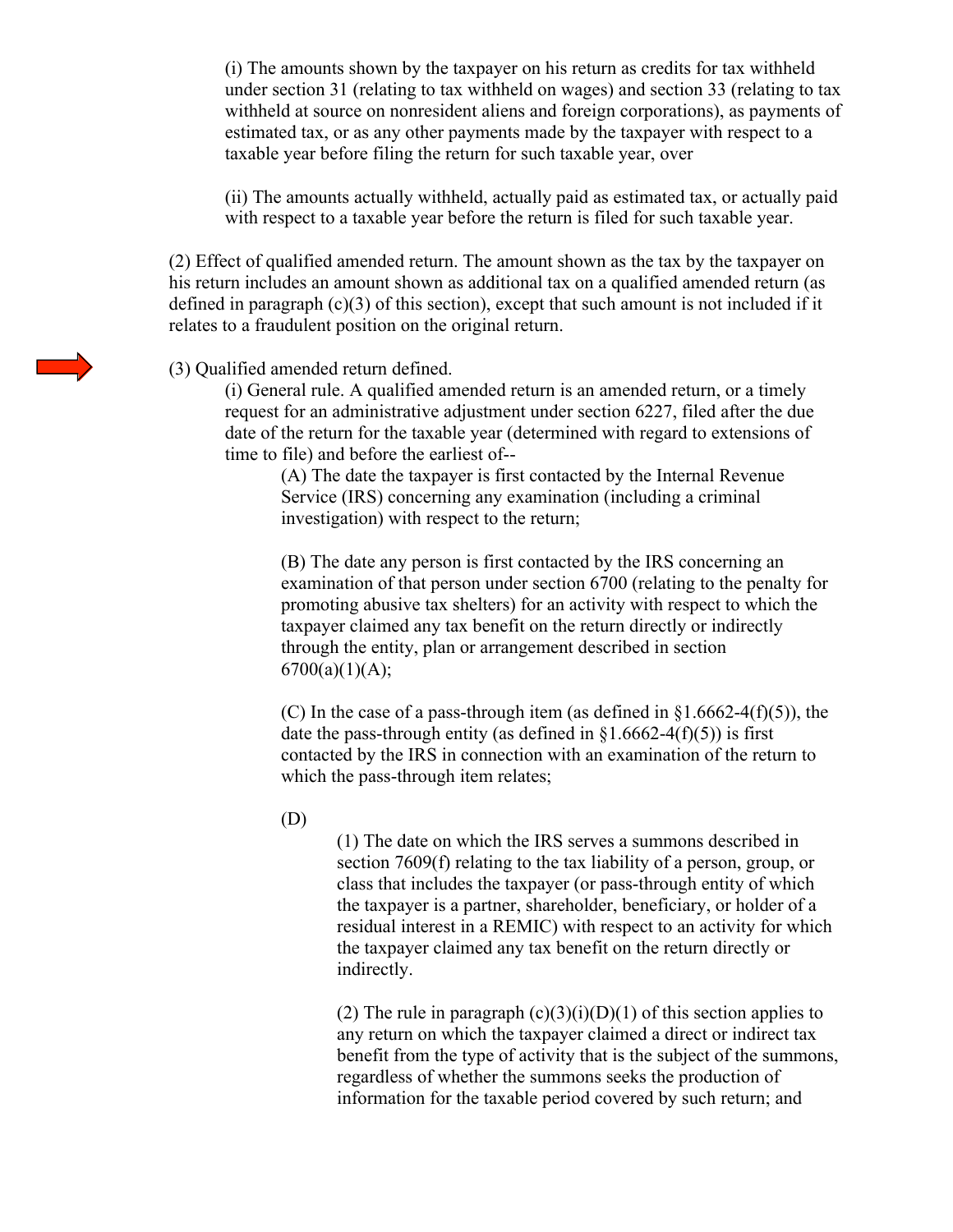(E) The date on which the Commissioner announces by revenue ruling, revenue procedure, notice, or announcement, to be published in the Internal Revenue Bulletin (see §601.601(d)(2) of this chapter), a settlement initiative to compromise or waive penalties, in whole or in part, with respect to a listed transaction. This rule applies only to a taxpayer who participated in the listed transaction and for the taxable year(s) in which the taxpayer claimed any direct or indirect tax benefits from the listed transaction. The Commissioner may waive the requirements of this paragraph or identify a later date by which a taxpayer who participated in the listed transaction must file a qualified amended return in the published guidance announcing the listed transaction settlement initiative.

(ii) Undisclosed listed transactions. An undisclosed listed transaction is a transaction that is the same as, or substantially similar to, a listed transaction within the meaning of  $\S1.6011-4(b)(2)$  (regardless of whether  $\S1.6011-4$  requires the taxpayer to disclose the transaction) and was neither previously disclosed by the taxpayer within the meaning of  $\S1.6011-4$  or  $\S1.6011-4$ , nor disclosed under Announcement 2002-2 (2002-1 C.B. 304), (see § 601.601(d)(2)(ii) of this chapter) by the deadline therein. In the case of an undisclosed listed transaction for which a taxpayer claims any direct or indirect tax benefits on its return (regardless of whether the transaction was a listed transaction at the time the return was filed), an amended return or request for administrative adjustment under section 6227 will not be a qualified amended return if filed on or after the earliest of--

(A) The dates described in paragraph  $(c)(3)(i)$  of this section;

(B) The date on which the IRS first contacts any person regarding an examination of that person's liability under section 6707(a) with respect to the undisclosed listed transaction of the taxpayer; or

(C) The date on which the IRS requests, from any person who made a tax statement to or for the benefit of the taxpayer or from any person who gave the taxpayer material aid, assistance, or advice as described in section  $6111(b)(1)(A)(i)$  with respect to the taxpayer, the information required to be included on a list under section 6112 relating to a transaction that was the same as, or substantially similar to, the undisclosed listed transaction, regardless of whether the taxpayer's information is required to be included on that list.

(4) Special rules.

(i) A qualified amended return includes an amended return that is filed to disclose information pursuant to  $\S 1.6662-3(c)$  or  $\S 1.6662-4(e)$  and (f) even though it does not report any additional tax liability. See  $$1.6662-3(c)$ ,  $$1.6662-4(f)$ , and §1.6664-4(c) for rules relating to adequate disclosure.

(ii) The Commissioner may by revenue procedure prescribe the manner in which the rules of paragraph (c) of this section regarding qualified amended returns apply to particular classes of taxpayers.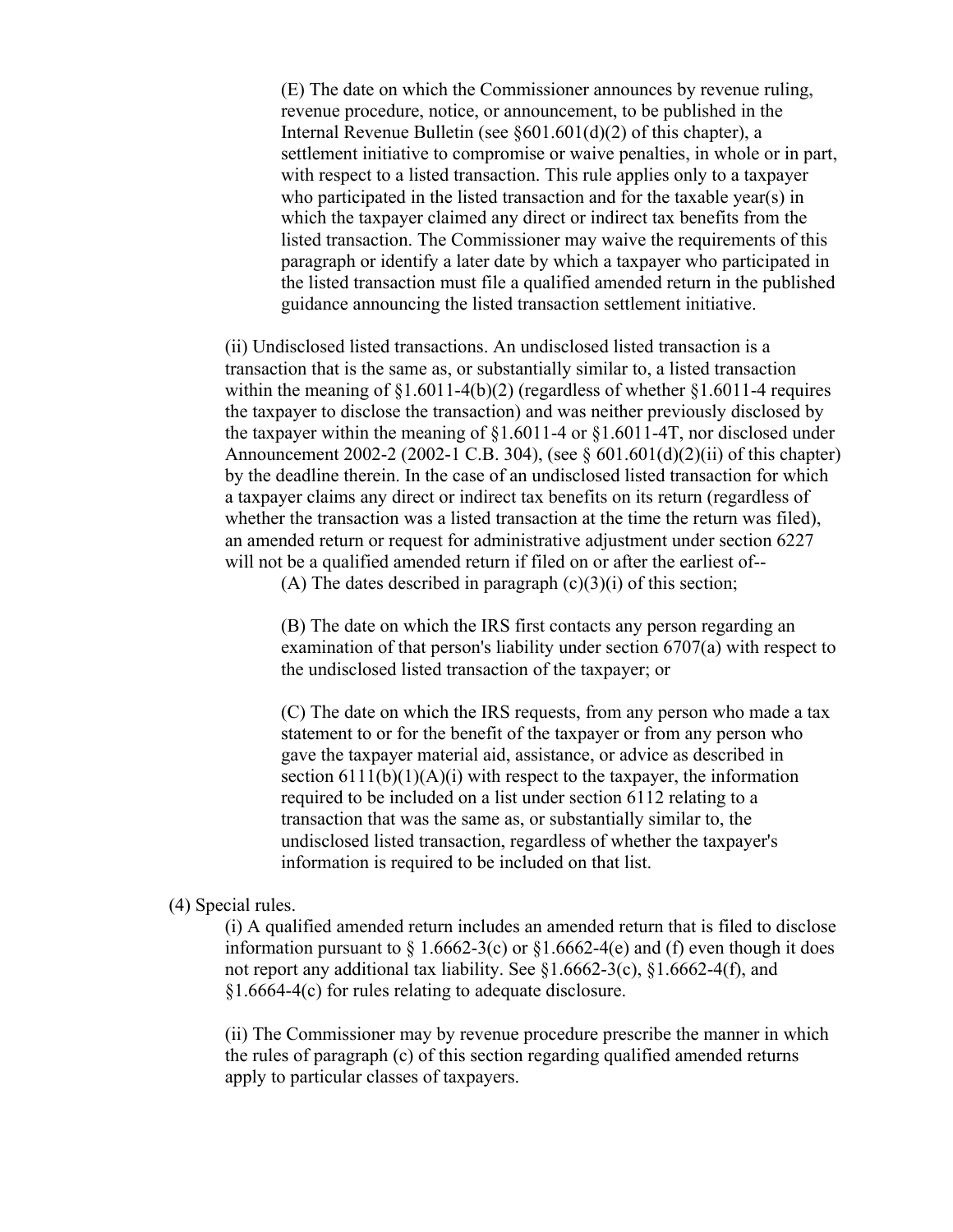(5) Examples. The following examples illustrate the provisions of paragraphs (c)(3) and  $(c)(4)$  of this section:

Example (1). T, an individual taxpayer, claimed tax benefits on its 2002 Federal income tax return from a transaction that is substantially similar to the transaction identified as a listed transaction in Notice 2002-65, 2002-2 C.B. 690 (Partnership Entity Straddle Tax Shelter). T did not disclose his participation in this transaction on a Form 8886, "Reportable Transaction Disclosure Statement," as required by §1.6011-4. On June 30, 2004, the IRS requested from P, T's material advisor, an investor list required to be maintained under section 6112. The section 6112 request, however, related to the type of transaction described in Notice 2003-81, 2003-2 C.B. 1223 (Tax Avoidance Using Offsetting Foreign Currency Option Contracts). T did not participate in (within the meaning of §1.6011-4(c)) a transaction described in Notice 2003-81. T may file a qualified amended return relating to the transaction described in Notice 2002-65 because T did not claim a tax benefit with respect to the listed transaction described in Notice 2003-81, which is the subject of the section 6112 request.

Example (2). The facts are the same as in Example 1, except that T's 2002 Federal income tax return reflected T's participation in the transaction described in Notice 2003- 81. As of June 30, 2004, T may not file a qualified amended return for the 2002 tax year.

## Example (3).

(i) Corporation X claimed tax benefits from a transaction on its 2002 Federal income tax return. In October 2004, the IRS and Treasury Department identified the transaction as a listed transaction. In December 2004, the IRS contacted P concerning an examination of P's liability under section 6707(a) (as in effect prior to the amendment to section 6707 by section 816 of the American Jobs Creation Act of 2004 (the Jobs Act), Public Law 108- 357 (118 Stat. 1418)). P is the organizer of a section 6111 tax shelter (as in effect prior to the amendment to section 6111 by section 815 of the Jobs Act) who provided representations to X regarding tax benefits from the transaction, and the IRS has contacted P about the failure to register that transaction. Three days later, X filed an amended return.

(ii) X's amended return is not a qualified amended return, because X did not disclose the transaction before the IRS contacted P. X's amended return would have been a qualified amended return if it was submitted prior to the date on which the IRS contacted P.

Example (4). The facts are the same as in Example 3 except that, instead of contacting P concerning an examination under section 6707(a), in December 2004, the IRS served P with a John Doe summons described in section 7609(f) relating to the tax liability of participants in the type of transaction for which X claimed tax benefits on its return. X cannot file a qualified amended return after the John Doe summons has been served regardless of when, or whether, the transaction becomes a listed transaction.

Example (5). On November 30, 2003, the IRS served a John Doe summons described in section 7609(f) on Corporation Y, a credit card company. The summons requested the identity of, and information concerning, United States taxpayers who, during the taxable years 2001 and 2002, had signature authority over Corporation Y's credit cards issued by, through, or on behalf of certain offshore financial institutions. Corporation Y complied with the summons, and identified, among others, Taxpayer B. On May 31, 2004, before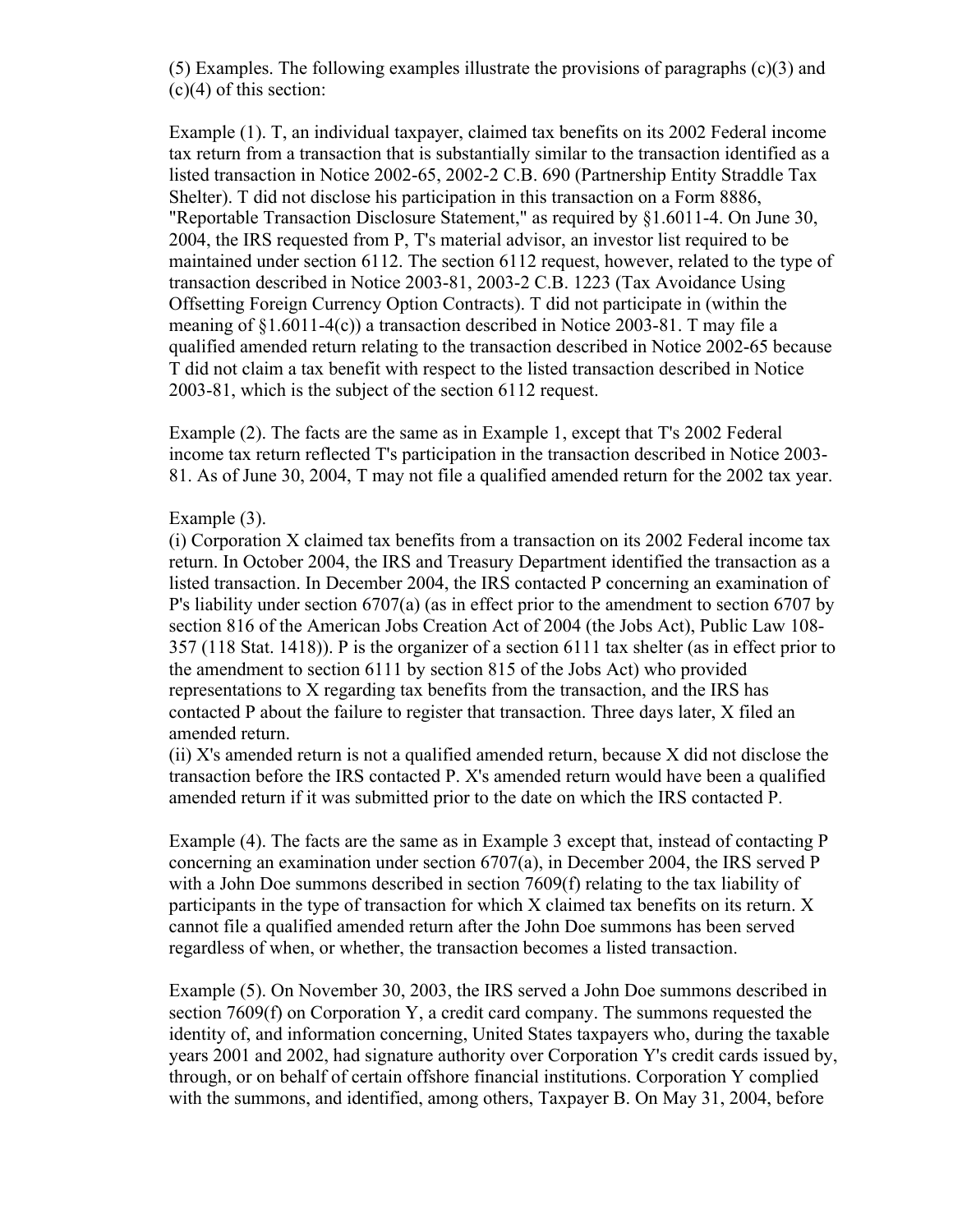the IRS first contacted Taxpayer B concerning an examination of Taxpayer B's Federal income tax return for the taxable year 2002, Taxpayer B filed an amended return for that taxable year, that showed an increase in Taxpayer B's Federal income tax liability. Under paragraph  $(c)(3)(i)(D)$  of this section, the amended return is not a qualified amended return because it was not filed before the John Doe summons was served on Corporation Y.

Example (6). The facts are the same as in Example 5. Taxpayer B continued to maintain the offshore credit card account through 2003 and filed an original tax return for the 2003 taxable year claiming tax benefits attributable to the existence of the account. On March 21, 2005, Taxpayer B filed an amended return for the taxable year 2003, that showed an increase in Taxpayer B's Federal income tax liability. Under paragraph  $(c)(3)(i)(D)$  of this section, the amended return is not a qualified amended return because it was not filed before the John Doe summons for 2001 and 2002 was served on Corporation Y, and the return reflects benefits from the type of activity that is the subject of the John Doe summons.

## Example (7).

(i) On November 30, 2003, the IRS served a John Doe summons described in section 7609(f) on Corporation Y, a credit card company. The summons requested the identity of, and information concerning, United States taxpayers who, during the taxable years 2001 and 2002, had signature authority over Corporation Y's credit cards issued by, through, or on behalf of certain offshore financial institutions. Taxpayer C did not have signature authority over any of Corporation Y's credit cards during either 2001 or 2002 and, therefore, was not a person described in the John Doe summons. (ii) In 2003, Taxpayer C first acquired signature authority over a Corporation Y credit card issued by an offshore financial institution. Because Taxpayer C did not have signature authority during 2001 or 2002 over a Corporation Y credit card issued by an offshore financial institution, and was therefore not covered by the John Doe summons served on November 30, 2003, Taxpayer C's ability to file a qualified amended return for the 2003 taxable year is not limited by paragraph  $(c)(3)(i)(D)$  of this section.

(d) Amounts not so shown previously assessed (or collected without assessment). For purposes of paragraph (a) of this section, "amounts not so shown previously assessed" means only amounts assessed before the return is filed that were not shown on the return, such as termination assessments under section 6851 and jeopardy assessments under section 6861 made prior to the filing of the return for the taxable year. For purposes of paragraph (a) of this section, the amount "collected without assessment" is the amount by which the total of the credits allowable under section 31 (relating to tax withheld on wages) and section 33 (relating to tax withheld at source on nonresident aliens and foreign corporations), estimated tax payments, and other payments in satisfaction of tax liability made before the return is filed, exceed the tax shown on the return (provided such excess has not been refunded or allowed as a credit to the taxpayer).

(e) Rebates. The term "rebate" means so much of an abatement credit, refund or other repayment, as was made on the ground that the tax imposed was less than the excess of-

(1) The sum of-

(i) The amount shown as the tax by the taxpayer on his return, plus